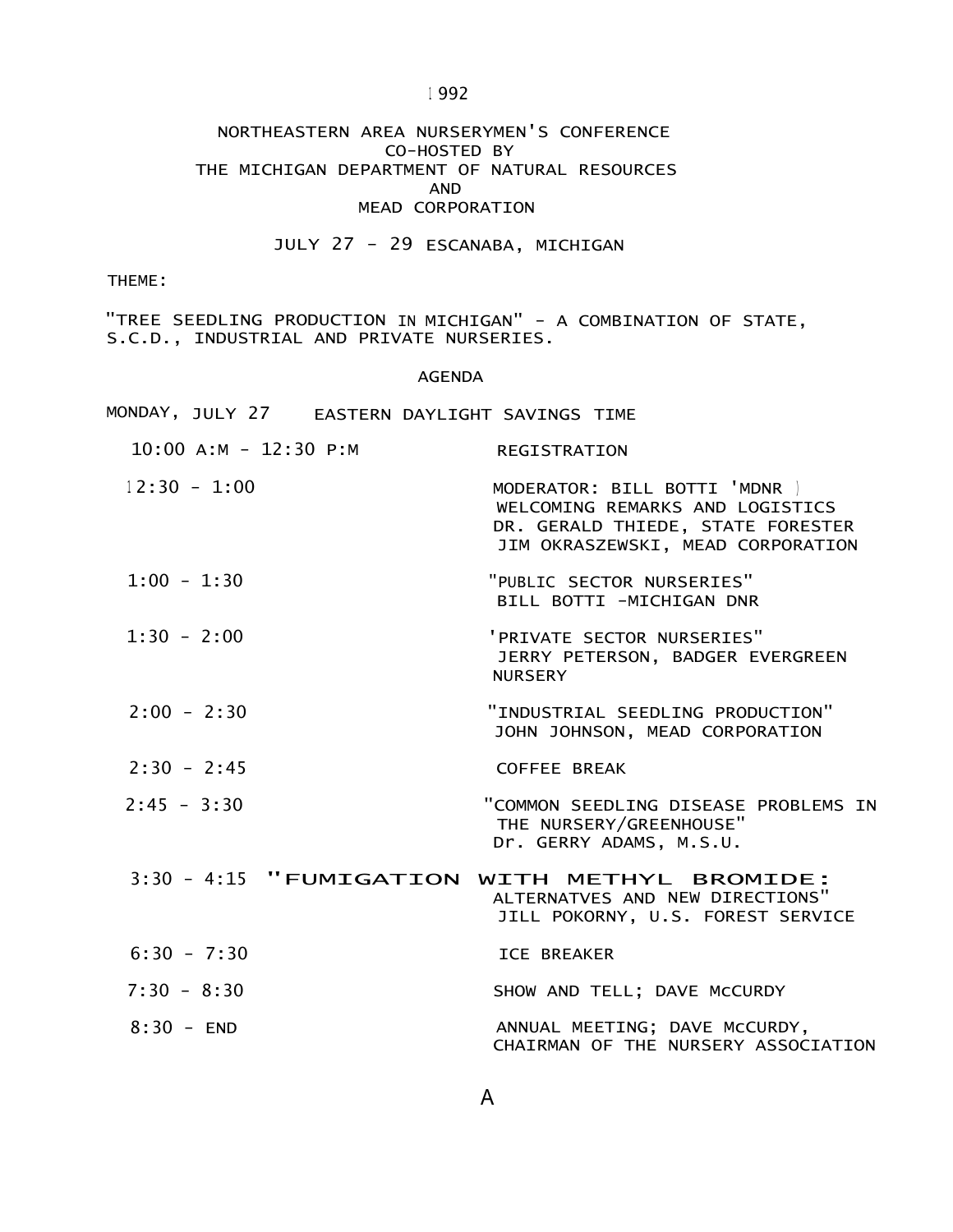# **Tuesday, July 28**

| $8:00 - 9:00$      | Travel to Wyman Nursery, Manistique                                                                              |
|--------------------|------------------------------------------------------------------------------------------------------------------|
| $9:00 - 12:00$     | Talks & Tour of Nursery,<br>Richard Johnson, Supt.                                                               |
| $12:00 - 1:00$     | Lunch at Nursery                                                                                                 |
| $1:00 - 4:30$      | Field tour of State and Mead Corporations<br>Red Pine Plantations                                                |
| $7:00 - 9:00$      | Banquet: Emcee - Dave Horvath<br>Van Buren Soil Cons. District Nursery                                           |
| Wednesday, July 29 | Fred Rice, Moderator                                                                                             |
| $8:00 - 8:30$      | Root-Dip, Does It Work?<br>Dr. Alvin Alm, Univ. of Minnesota                                                     |
| $8:30 - 9:00$      | Evaluation of Sprayable Latex Mulches in<br>Nursery Application,<br>Al Stauder, Union Nursery, Illinois          |
| $9:00 - 9:45$      | Seed Treatment<br>What Are Nurserymen Using?                                                                     |
|                    | Bill Yoder, Missouri<br>Don Westefer, Indianna<br>Jerry Grebasch, Iowa<br>Gary Dinkel, Tourney Nursery, Michigan |
| $9:45 - 10:00$     | Coffee Break                                                                                                     |
| $10:00 - 12:00$    | Tour of Mead Corp. Greenhouse Operation,<br>Fred Rice, Manager                                                   |

**Wednesday afternoon and Thursday will be devoted to a Nursery Soils Workshop, agenda attached.**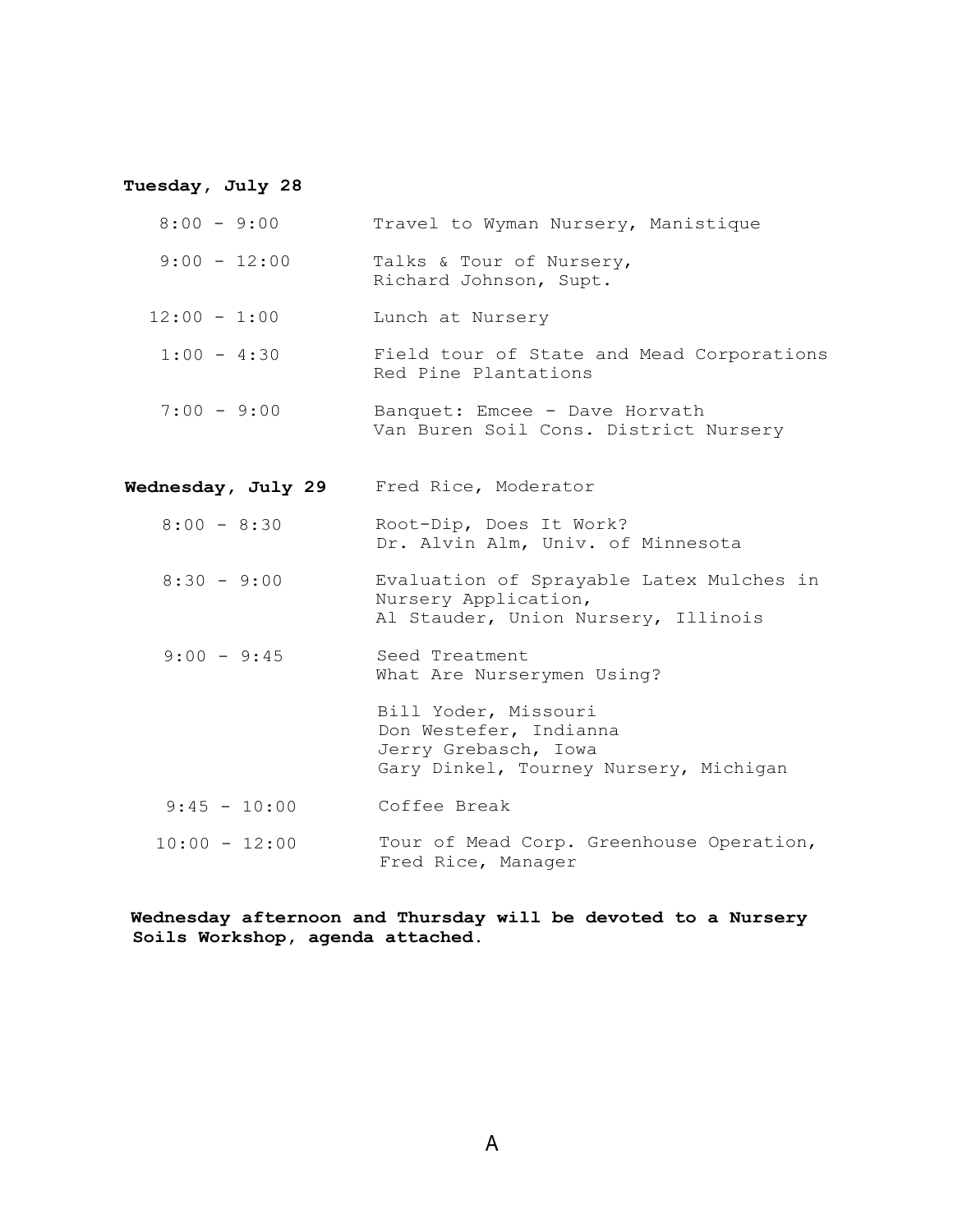

### NORTHEASTERN STATE, FEDERAL, AND PROVINCIAL NURSERY ASSOCIATION

PROFESSIONALS ADVANCING NURSERY MANAGEMENT AND FORESTATION PRACTICES

NORTHEASTERN STATE, FEDERAL AND PROVINCIAL NURSERY ASSOCIATION MINUTES OF THE JULY 27, 1992 MEETING

On July 27, 1992 the following persons were present at Escanaba, Michigan for the Annual Meeting of The Northeastern State, Federal, and Provincial Nursery Association:

FRED PRINCE AL STAUDER STEWART PEQUIGNOT MARTY CUBANSKI FRED RICE DICK JOHNSON SPENCER STONE BILL YODER AL PEASLEE JOHN SOLAN GARY DINKEL RON OVERTON DAVE MCCURDY ROGER HENDERSHOT JIM STORANDT CLAYTON CARL DON HOUSEMAN<br>PAT WAHALEN JOHN BORKENHAGEN DON WESTEFER DICK CAMP JOE O'BRIEN JILL PORKORNY AL ALLISON

DAVID HORVATH RICHARD GARRET

The minutes of the July 24, 1991 Ohio meeting were presented. On a motion by John Borkenhagen, second by Dick Johnson and approval of the members present, the minutes were accepted.

John Solan and Bill Yoder were appointed to review the Association's financial records for the past year. This committee reported the books to be in order. On a motion by John Solan, second by Bill Yoder and approval of the members present the Treasurer's report was approved as presented. The balance as of July 14, 1992 was \$6,810.34.

Dave McCurdy read a letter from Ralph Glover, President of the Northeastern Area Association of State Foresters, regarding our request for travel funds to insure that nursery managers could participate in training programs. Ron made comments regarding changes in his job responsibilities and opportunities for additional training programs.

There were no requests for the Association's travel stipend.

Dick Camp thanked the Association for the plague given to him upon